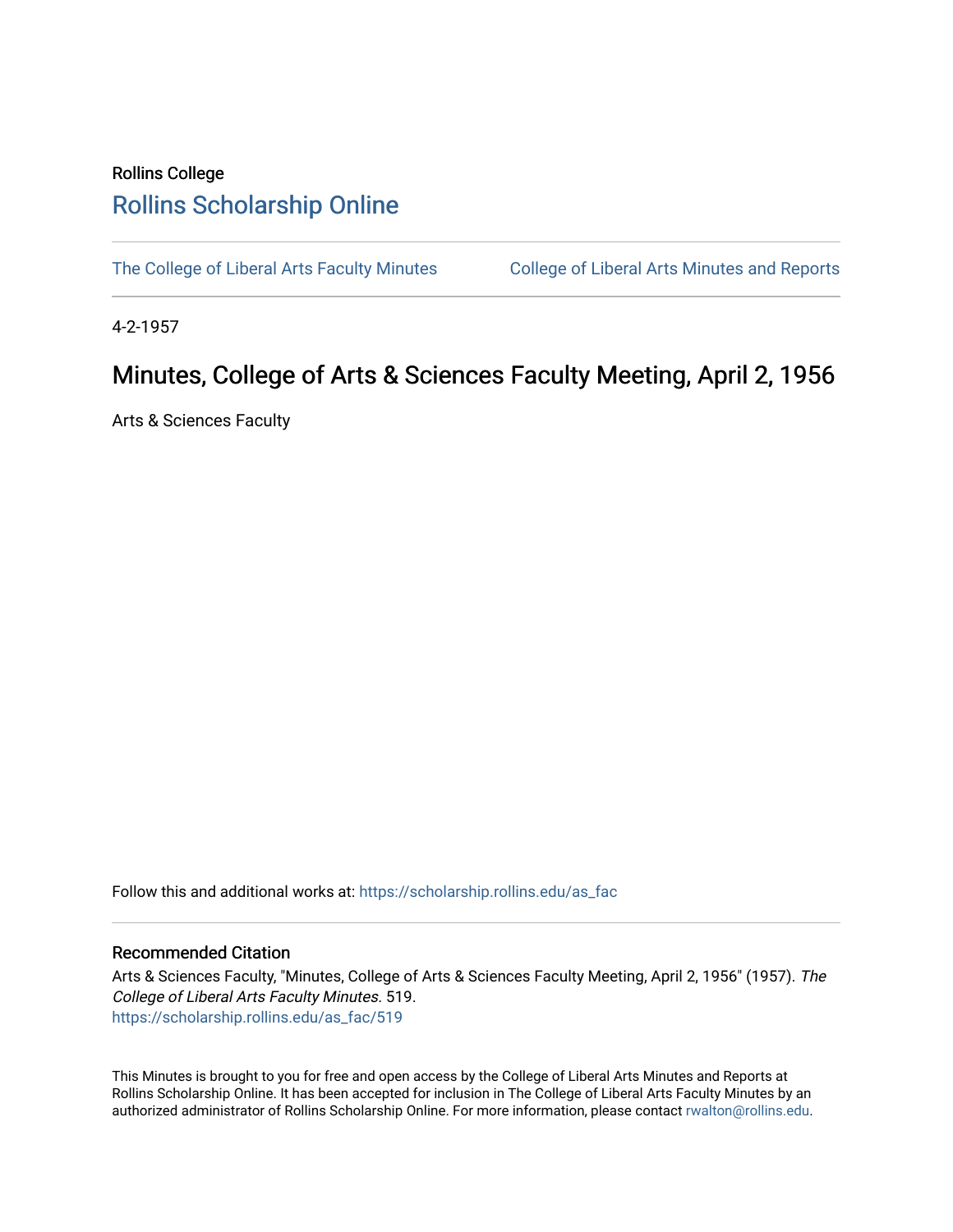$Mar. & q, 1956$ *~S'o-..* 

#### MEMORANDUM

To: The Faculty

ROLLINS COLLEGE March 29, 1956

From: Dorothy I. Koehler, Secretary

There will be a regular Faculty meeting at 4:30 P. M. on Monday, April 2nd in the Morse Gallery of Art.

The agenda will include consideration of the recommendation from the Faculty Administration Committee that the Music Education program be discontinued.